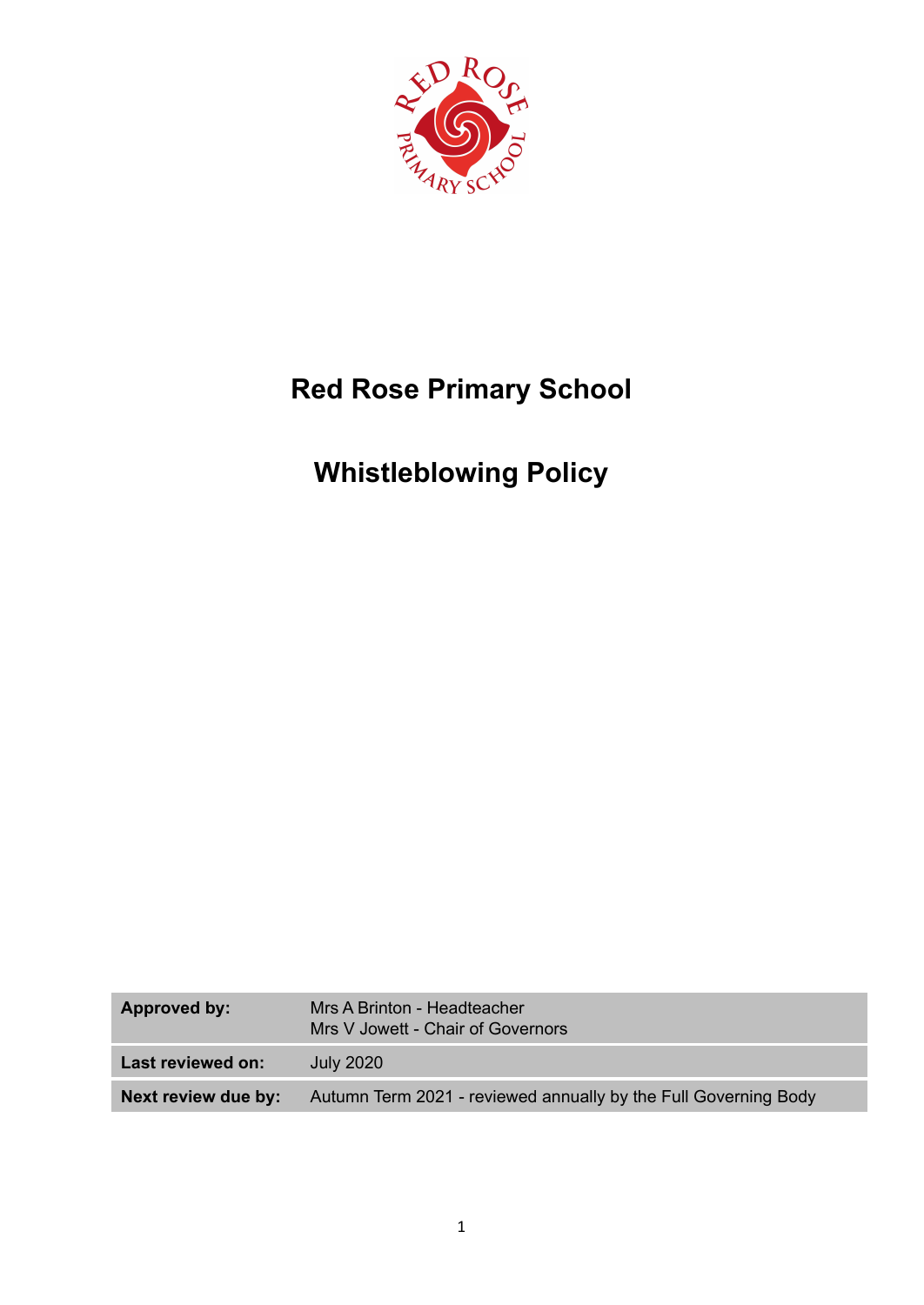

# **1. Introduction**

Red Rose Primary School is committed to conducting its business with honesty and integrity and expects all staff to maintain high standards in accordance with their contractual obligations and the school's policies and procedures.

However, all organisations face the risk of things going wrong from time to time, or of unknowingly harbouring illegal or unethical conduct. A culture of openness and accountability is essential in order to prevent such situations occurring or to address them when they do occur.

This procedure is not a substitute for normal line management processes but an addition to them. Staff should always first consider using normal line management for raising concerns. This procedure is only for the purpose of raising concerns about wrongdoing and is not a substitute or alternative for existing procedures such as the Staff Grievance Procedures, Staff Disciplinary Procedures or the Complaints Policy.

This procedure should only be used where all other existing internal procedures are felt to be inappropriate or when a member of staff, for whatever reason, feels inhibited in going through the normal line management. As an example, if a member of staff has a personal grievance then it must be raised through the Staff Grievance Procedures; it would not be appropriate for it to be raised through this procedure. The existence of this procedure does not prevent staff from raising concerns through their trade union if they so wish. The procedure is therefore not a route through which employees can raise concerns about mismanagement which may arise from weak management rather than malpractice.

# **2. Aims of Policy**

- To encourage staff to report suspected wrongdoing as soon as possible, in the knowledge that their concerns will be taken seriously and investigated as appropriate, and that their confidentiality will be respected.
- To provide staff with guidance as to how to raise those concerns.
- To reassure staff that they should be able to raise genuine concerns in good faith without fear of reprisals, even if they turn out to be a mistaken.

This policy takes account of the Whistleblowing Arrangements Code of Practice issued by the British Standards Institute and Public Concern at Work.

This policy does not form part of an employee's contract of employment and is not intended to have contractual effect. It is provided for guidance to all members of staff at the school and the school reserves the right to amend its content at any time.

This policy reflects the school's current practices and applies to all individuals working at all levels of the organisation, including the governors, Headteacher, members of the Senior Leadership Team, employees, consultants, contractors, trainees, part-time and fixed-term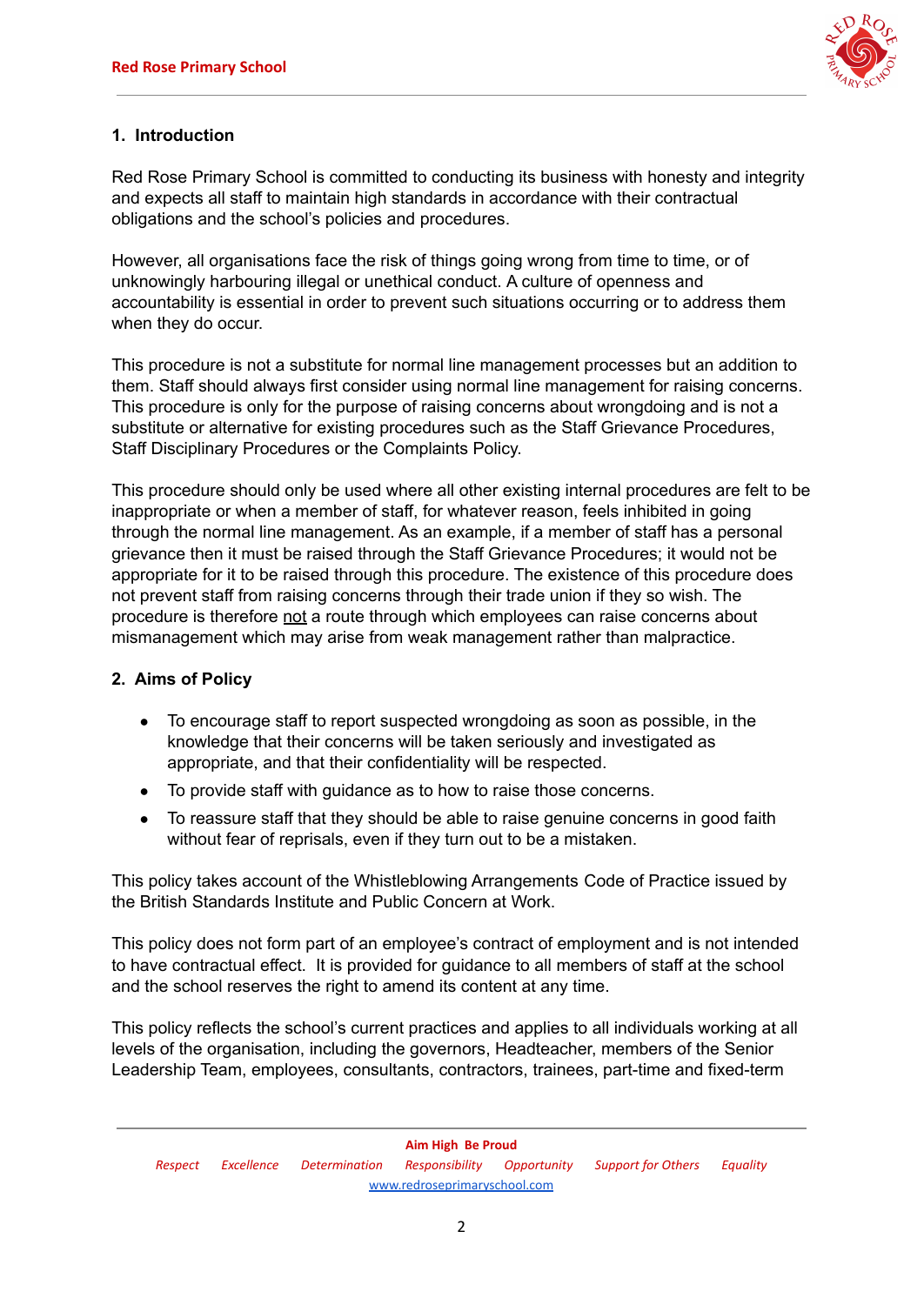

workers, casual and agency staff (collectively referred to as "staff" in this policy) who are advised to familiarise themselves with its content.

#### **3. Definitions**

Whistleblowing is the disclosure of information which relates to suspected wrongdoing or dangers at work. This may include:

- criminal activity
- child protection and/or safeguarding concerns (see note at the end of this policy)
- miscarriages of justice
- danger to health and safety
- damage to the environment
- failure to comply with any legal or professional obligation or regulatory requirements
- financial fraud or mismanagement
- negligence
- breach of the school's internal policies and procedures including its Code of Conduct
- conduct likely to damage the school's reputation
- unauthorised disclosure of confidential information
- the deliberate concealment of any of the above matters

A 'whistleblower' is a person who raises a genuine concern in good faith relating to any of the above. If you have any genuine concerns related to suspected wrongdoing or danger affecting any of the school's activities (a whistleblowing concern) you should report it under this policy.

This policy should not be used for complaints relating to staff's own personal circumstances, such as the way you have been treated at work. In those cases, you should follow the Staff Grievance Procedures.

If staff are uncertain whether something is within the scope of this policy, they should seek advice from the Headteacher, and if the matter is in relation to an alleged wrongdoing by the Headteacher, then staff should seek the advice of the Chair of Governors.

#### **4. Procedures**

#### 4.1 Raising a whistleblowing concern

The school hopes that in many cases staff will be able to raise any concerns with their Line Manager, speaking to them in person or putting the matter in writing if they prefer. They may be able to agree a way of resolving a concern quickly and effectively. In some cases, they may refer the matter to the Chair of Governors.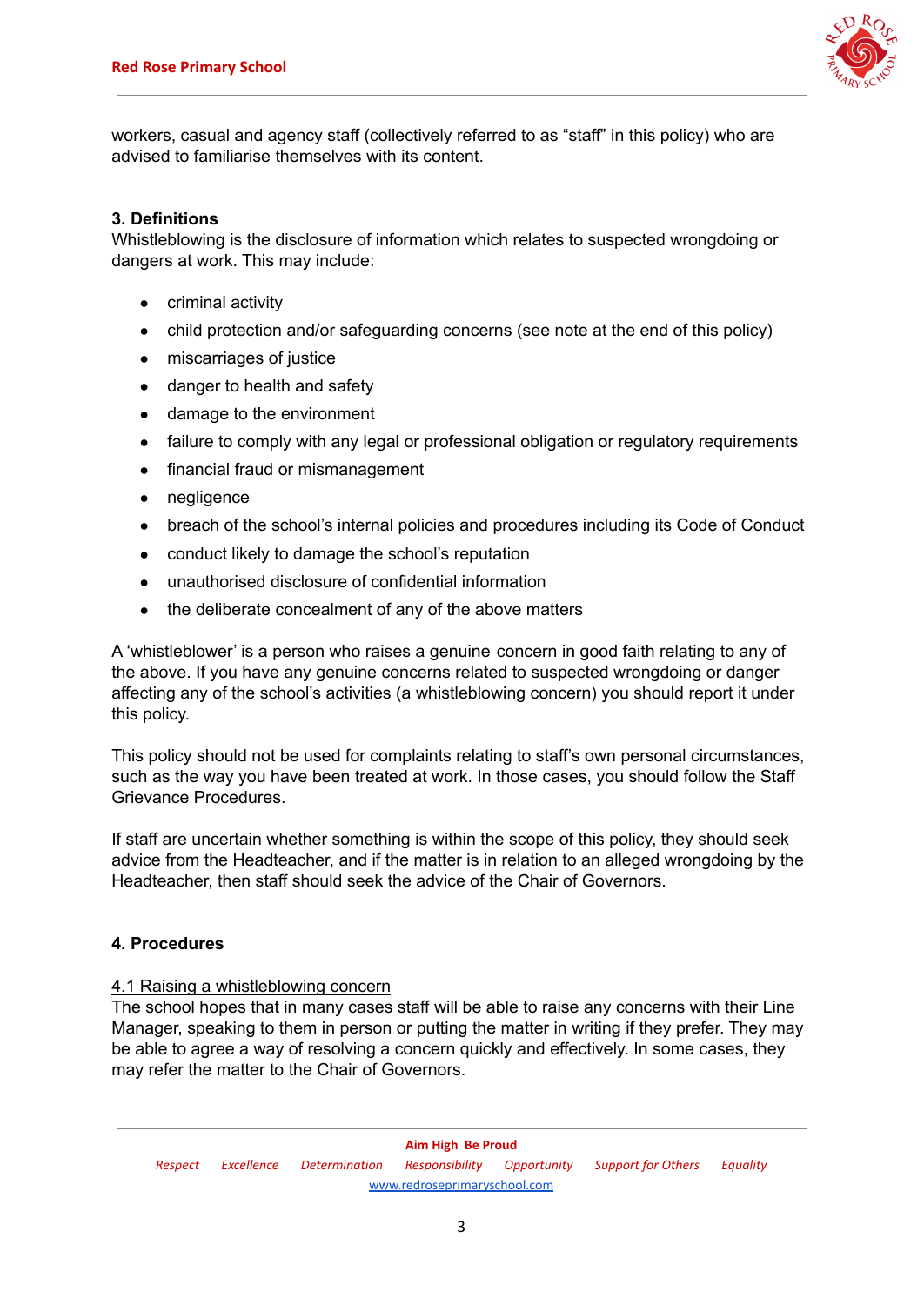

However, where the matter is more serious, or you feel that your Line Manager has not addressed your concern, or you prefer not to raise it with them for any reason, you should contact one of the following:

- The Headteacher
- The Chair of Governors

The Headteacher will arrange a meeting with the 'whistleblower' as soon as practicable to discuss their concern. They will record sufficient details to enable the matter to be thoroughly investigated. As a minimum, the Headteacher will record the name of the employee but also indicate whether the individual wishes his or her identity to remain confidential, if possible, and the nature of the concern. In some cases, it will not be possible to maintain confidentiality and the Headteacher should explain this to the employee. In such instances the employee will have the choice of either withdrawing or agreeing to his/her identity becoming known to enable the concern to be effectively dealt with.

Staff may bring a colleague or trade union representative to any meetings under this policy who must respect the confidentiality of the disclosure and any subsequent investigation.

The school will take notes and produce a written summary of the concern raised and provide the 'whistleblower' with a copy as soon as practicable after the meeting. The school will also aim to give the ''whistleblower'' an indication of how it proposes to deal with the matter.

# 4.2 Confidentiality

The school hopes that staff will feel able to voice whistleblowing concerns openly under this policy. However, if a member of staff wants to raise his or her concern confidentially, the school will endeavour to keep his or her identity secret insofar as it is possible to do so when following this policy and procedure. If it is necessary for anyone investigating that member of staff's concern to know the 'whistleblower's identity, the school will discuss this with the member of staff first.

The school does not encourage staff to make disclosures anonymously. Proper investigation may be more difficult or impossible if the school cannot obtain further information. It is also more difficult to establish whether any allegations are credible and have been made in good faith. Whistleblower's who are concerned about possible reprisals if their identity is revealed should come forward to one of the contacts listed above and appropriate measures can then be taken to preserve confidentiality.

If an individual misuses the policy and procedure e.g. by making malicious or repeated unsubstantiated complaints against colleagues this could give rise to action under the School's Disciplinary Procedure. If the Headteacher knows or has a suspicion that an employee comes into this category, then s/he will take advice from the Chair of Governors who will help to determine what action should be taken.

If you are in any doubt, you can seek advice from Public Concern at Work, the independent whistleblowing charity, who offer a confidential helpline. Their contact details are: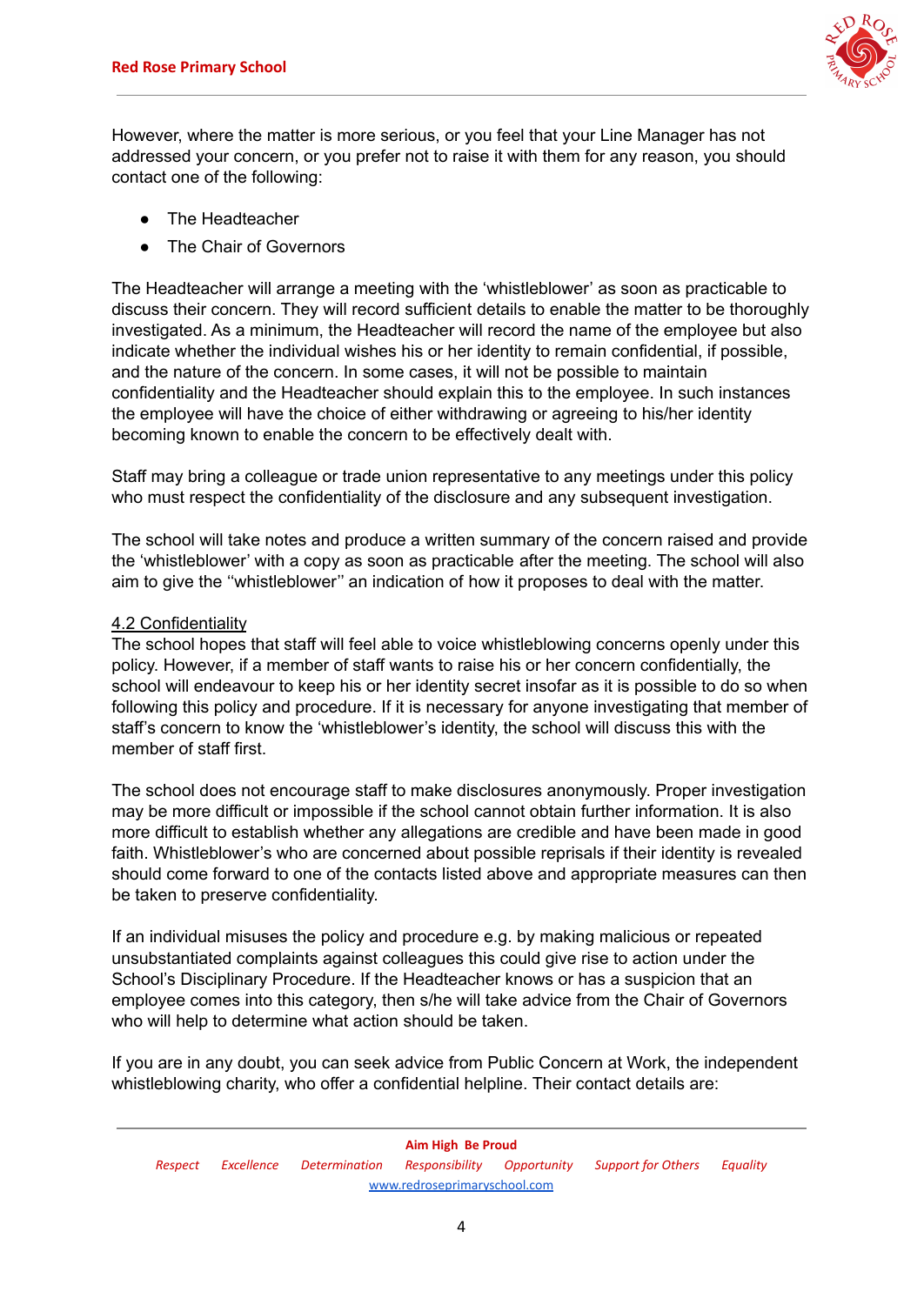

Public Concern at Work (Independent whistleblowing charity) Helpline: 020 7404 6609 E-mail: [whistle@pcaw.co.uk](mailto:whistle@pcaw.co.uk) Website: [www.pcaw.co.uk](http://www.pcaw.co.uk/)

#### 4.3 Concerns against Governors

If a concern against a governor is received, then this will be treated in the same way as any other concern. It will receive the same serious consideration. The concern will be raised by the Headteacher with the Chair of Governors who will decide how it should be dealt with.

If the concern is against the Chair of Governors, then clearly this process cannot be followed. In such circumstances, the concern will be taken directly to the Headteacher who will decide in consultation with the Headteacher and another governor how it should be dealt with. In normal circumstances such a concern would be referred to the Department for Education for action.

#### 4.4 External disclosures

The aim of this policy is to provide an internal mechanism for reporting, investigating and remedying any wrongdoing in the workplace. In most cases, staff should not find it necessary to alert anyone externally.

The law recognises that in some circumstances it may be appropriate for staff to report their concerns to an external body, such as a regulator. It will very rarely, if ever, be appropriate to alert the media. We strongly encourage you to seek advice before reporting a concern to anyone external. The independent whistleblowing charity, Public Concern at Work, operates a confidential helpline. They also have a list of prescribed regulators for reporting certain types of concern.

Whistleblowing concerns usually relate to the conduct of school staff, but they may sometimes relate to the actions of a third party, such as a service provider. The law allows staff to raise a concern in good faith with a third party, where the member of staff reasonably believes it relates mainly to their actions or something that is legally their responsibility. However, staff are encouraged to report such concerns internally first. Staff should contact one of the other individuals set out above for guidance.

#### 4.5 Investigation and outcome

Once a member of staff has raised a concern, the school will carry out an initial assessment to determine the scope of any investigation. The school will inform the 'whistleblower' of the outcome of its assessment. The member of staff raising the concern may be required to attend additional meetings in order to provide further information.

In most cases, a panel of three governors will investigate any issue. In rare cases, the school may appoint an investigator or team of investigators, including staff with relevant experience of investigations or specialist knowledge of the subject matter. The investigator(s) may make recommendations for change to enable the school to minimise the risk of future wrongdoing.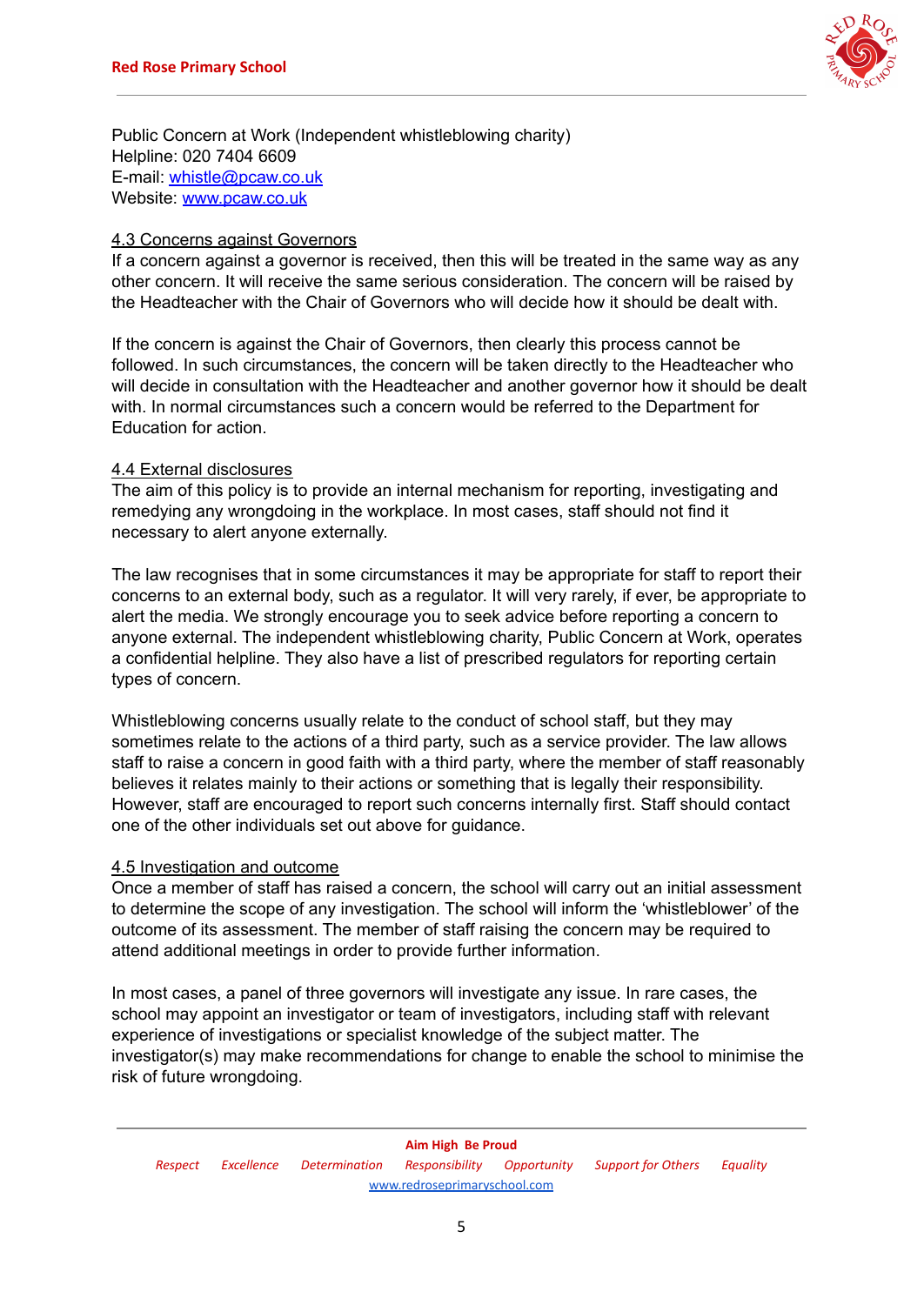

The school will aim to keep the member of staff informed of the progress of the investigation and its likely timescale. However, sometimes the need for confidentiality may prevent the school from giving specific details of the investigation or any disciplinary action taken as a result. The member of staff is required to treat any information about the investigation as strictly confidential.

If the school concludes that a 'whistleblower' has made false allegations maliciously, in bad faith, or with a view to personal gain, the 'whistleblower' will be subject to disciplinary action under the school's Disciplinary Policy and Procedure.

Whilst the school cannot always guarantee the outcome a particular member of staff is seeking, the school will try to deal with the concern fairly and in an appropriate way. If a member of staff is not happy with the way in which his or her concern has been handled, he or she can raise it with one of the other key contacts outlined above.

There are no rights of appeal against any decisions taken under this procedure. However, an employee or the Headteacher will have the right to refer any particular case to the Chair of Governors for review.

Any member of staff raising a concern under the procedure will be kept informed of progress by the Headteacher, including, where appropriate, the final outcome. However, in certain circumstances, e.g. where disciplinary action under the School's Disciplinary Procedure has resulted from the concern, it may not be appropriate to provide specific details due to the confidentiality and sensitivity of such matters.

# 4.6 Protection and support for whistleblowers'

It is understandable that 'whistleblowers' are sometimes worried about possible repercussions. The school aims to encourage openness and will support staff who raise genuine concerns in good faith under this policy, even if they turn out to be mistaken. Staff must not suffer any detrimental treatment as a result of raising a concern in good faith. Detrimental treatment would include dismissal, disciplinary action, threats or other unfavourable treatment connected with raising a concern. If a member of staff believes that he or she has suffered any such treatment, he or she should inform the Headteacher immediately. If the matter is not remedied, the member of staff should raise it formally using the school's Grievance Policy.

Staff must not threaten or retaliate against 'whistleblowers' in any way. Anyone involved in such conduct will be subject to disciplinary action.

All staff are responsible for the success of this policy and should ensure that they use it to disclose any suspected danger or wrongdoing. Staff are invited to comment on this policy and suggest ways in which it might be improved. Comments, suggestions and queries should be addressed to the Headteacher in the first instance.

# 4.7 Safeguarding

If a member of staff suspects that there is a serious safeguarding issue that they feel that the Headteacher is not taking seriously, or that they believe there is a serious safeguarding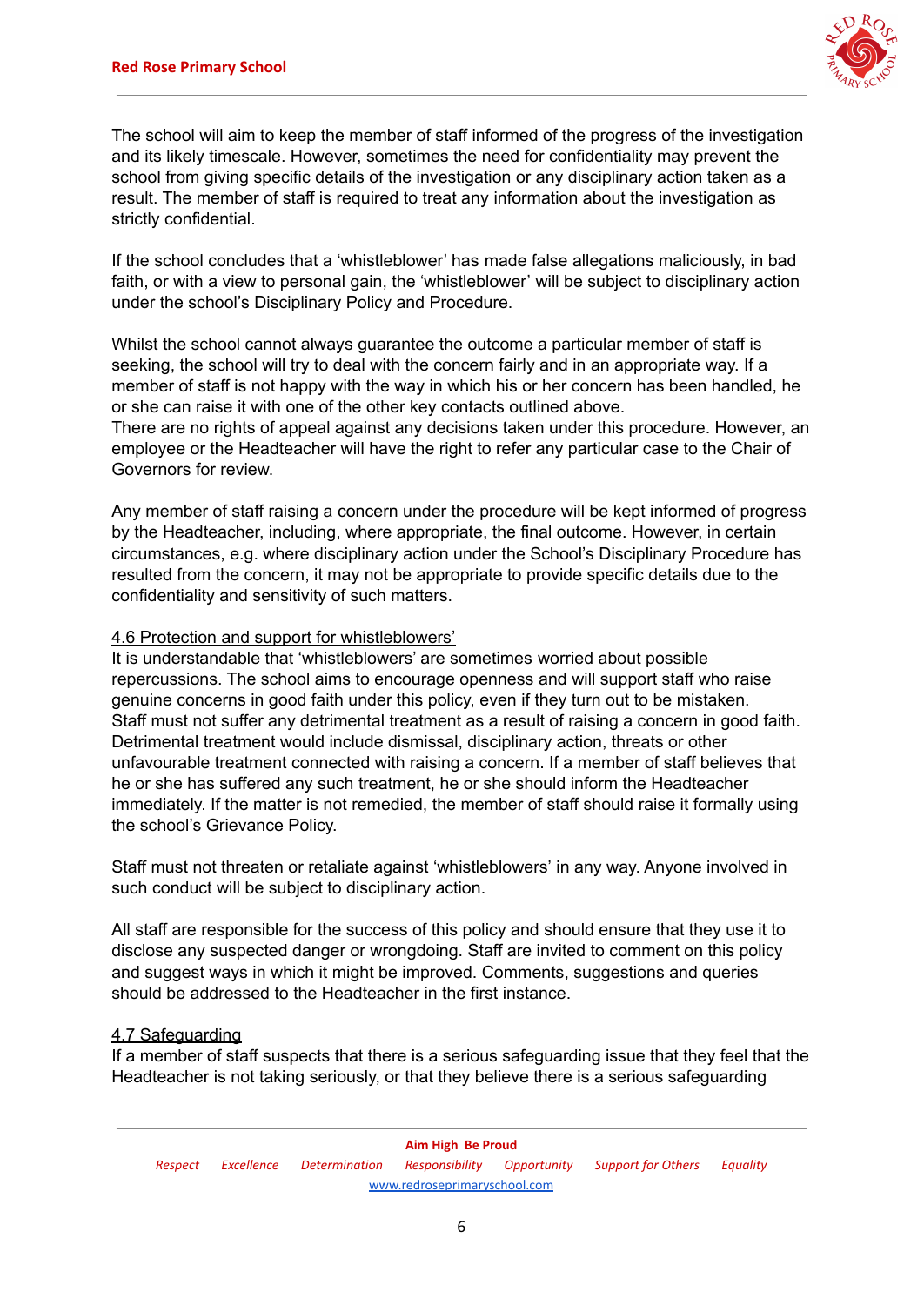

issue involving the Headteacher, they should in the first instance contact the Chair of Governors.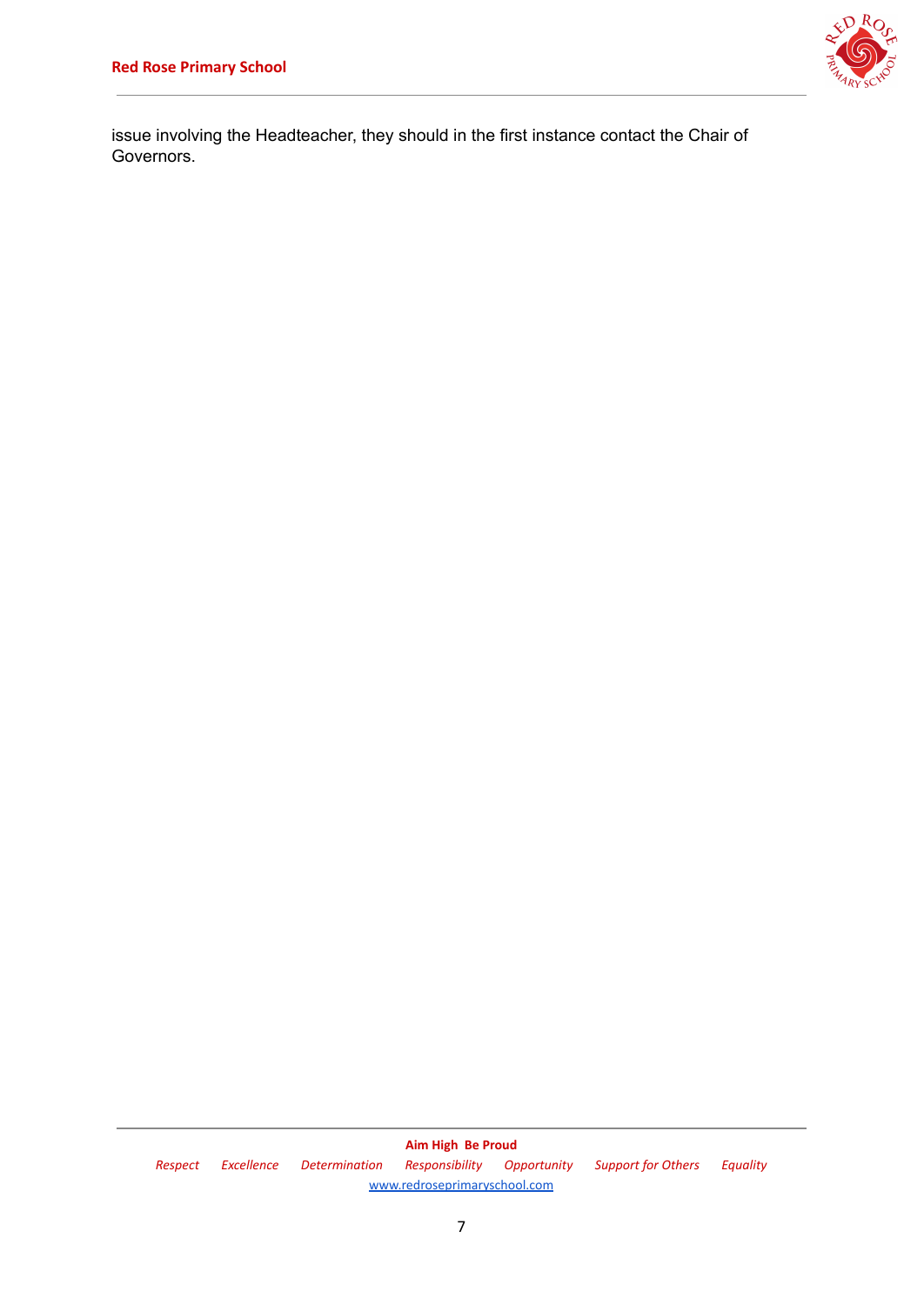

# **Appendix 1**

# **Don't think what if I'm wrong – think what if I'm right**

# **Reasons for whistleblowing:**

- each individual has a responsibility for raising concerns about unacceptable practice or behaviour
- to prevent the problem worsening or widening
- to protect or reduce risks to others
- to prevent becoming implicated yourself

# **What stops people from whistleblowing:**

- starting a chain of events which spirals
- disrupting the work or project
- fear of getting it wrong
- fear of repercussions or damaging careers
- fear of not being believed

# **How to raise a concern:**

- You should voice your concerns, suspicions or uneasiness as soon as you feel you can. The earlier a concern is expressed the easier and sooner action can be taken.
- Try to pinpoint exactly what practice is concerning you and why.
- Approach your immediate manager, Headteacher, or the Designated Child Safeguarding Officer.
- If your concern is about your immediate manager/Headteacher, or you feel you need to take it to someone outside the school, contact The Local Authority.
- Make sure you get a satisfactory response don't let matters rest.
- You should then put your concerns in writing, outlining the background and history, giving names, dates and places where you can.
- A member of staff is not expected to prove the truth of an allegation but will need to demonstrate sufficient grounds for the concern.

# **What happens next?**

You should be given information on the nature and progress of any enquiries. Your employer has a responsibility to protect you from harassment or victimisation.

No action will be taken against you if the concern proves to be unfounded and was raised in good faith.